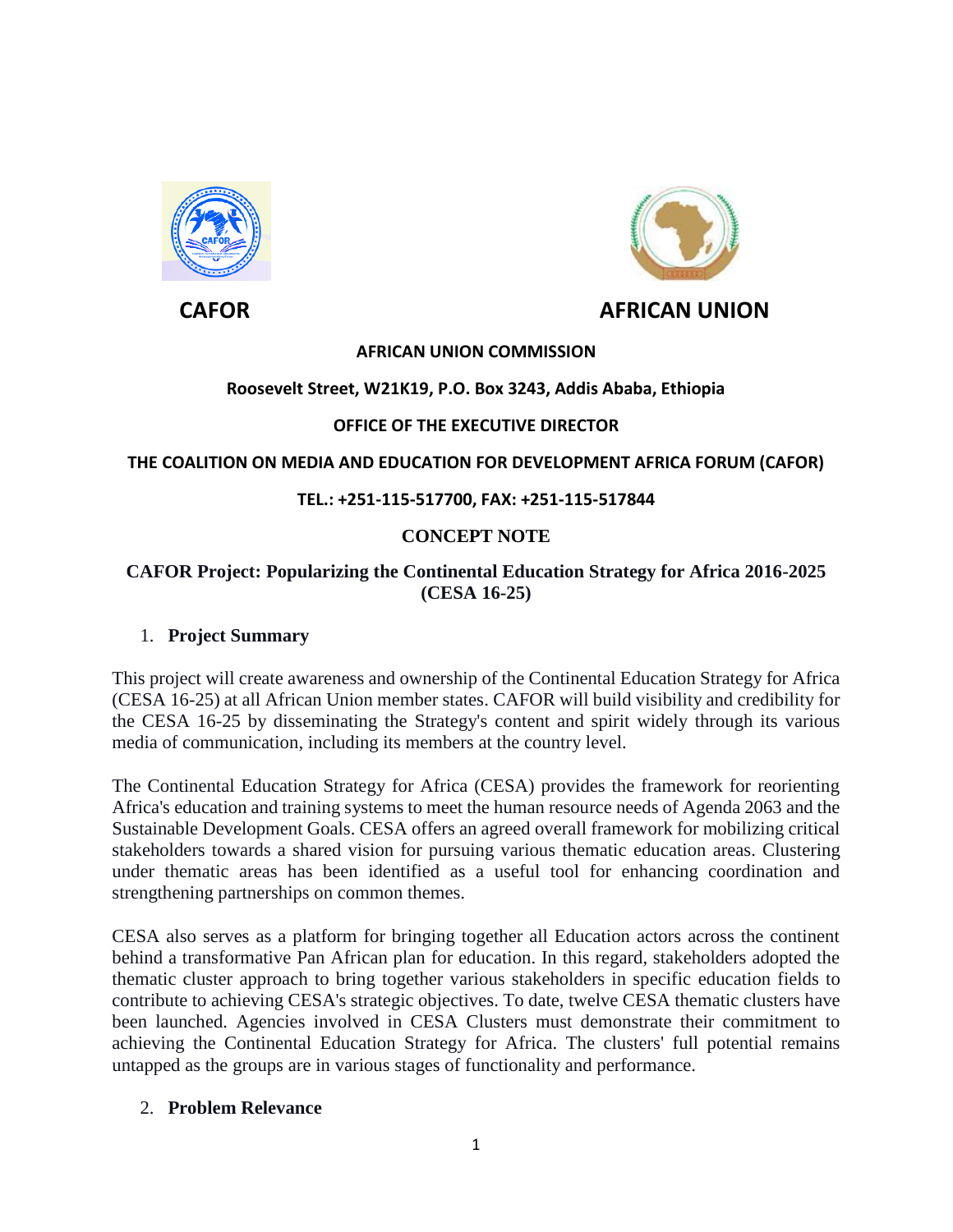The COVID-19 Pandemic and its negative impact on Africa's education systems call on all education stakeholders at the regional and continental levels to act with speed and scale up to implement innovative initiatives that improve Africa's education's resilience system and ensures continuous learning. The African Union's  $DOTSS<sup>1</sup>$  approach provides the framework for action and confluence for the work for clusters.

Besides, Africa is ushering into an era that most observers and pundits predict will determine its destiny as the continent of the future. To fulfil this promised bright future, the continent has to come to terms with its education and training systems that are yet to fully shed the weight of its colonial legacy and its tribulations as a relatively new political and economic entity and player in the world arena.

In the bid to "create" a new African citizen who will be an effective change agent for the continent's sustainable development as envisioned by the AU and its 2063 Agenda, the African Union Commission has developed a comprehensive ten-year Continental Education Strategy for Africa (CESA 16-25).

This Strategy is driven by the desire to set up a "qualitative system of education and training to provide the African continent with efficient human resources adapted to African core values and therefore capable of achieving the vision and ambitions of the African Union.

Those responsible for its implementation will be assigned to "reorient Africa's education and training systems to meet the knowledge, competencies, skills, innovation and creativity required to nurture African core values and promote sustainable development at the national, sub-regional and continental levels". The goal of the CESA 2016 -25 is therefore anchored on creating a new context favourable to the full inclusion of education among the AU's priorities, the RECs and member states. The existing communication gaps for implementing education programmes on the continent have resulted in some negative repercussions.

CAFOR is currently playing a supporting and facilitating role in policy dialogue, technical and institutional capacity development, knowledge and experiences, advocacy, and communication. However, so many gaps exist. These border on:

(a) *The rights-based approach to education – education as a human right.* A considerable gap exists between the ratifications, domestication, and implementation of the treaties on education, children's rights and gender equality.

 $\overline{\phantom{a}}$ 

S-Skills focused learning (360 degrees continuous and cumulative learning – foundational,

<sup>1</sup> **DOTSS is an approach to ensure continuity of learning online and offline, and it means**:

D-Digital and electricity connectivity of Schools.

O-Online learning to complement offline learning.

T-Teacher as facilitators and motivators of Learning.

S-Safety to learn online and offline.

digital, entrepreneurial, 21st century and job-specific skills).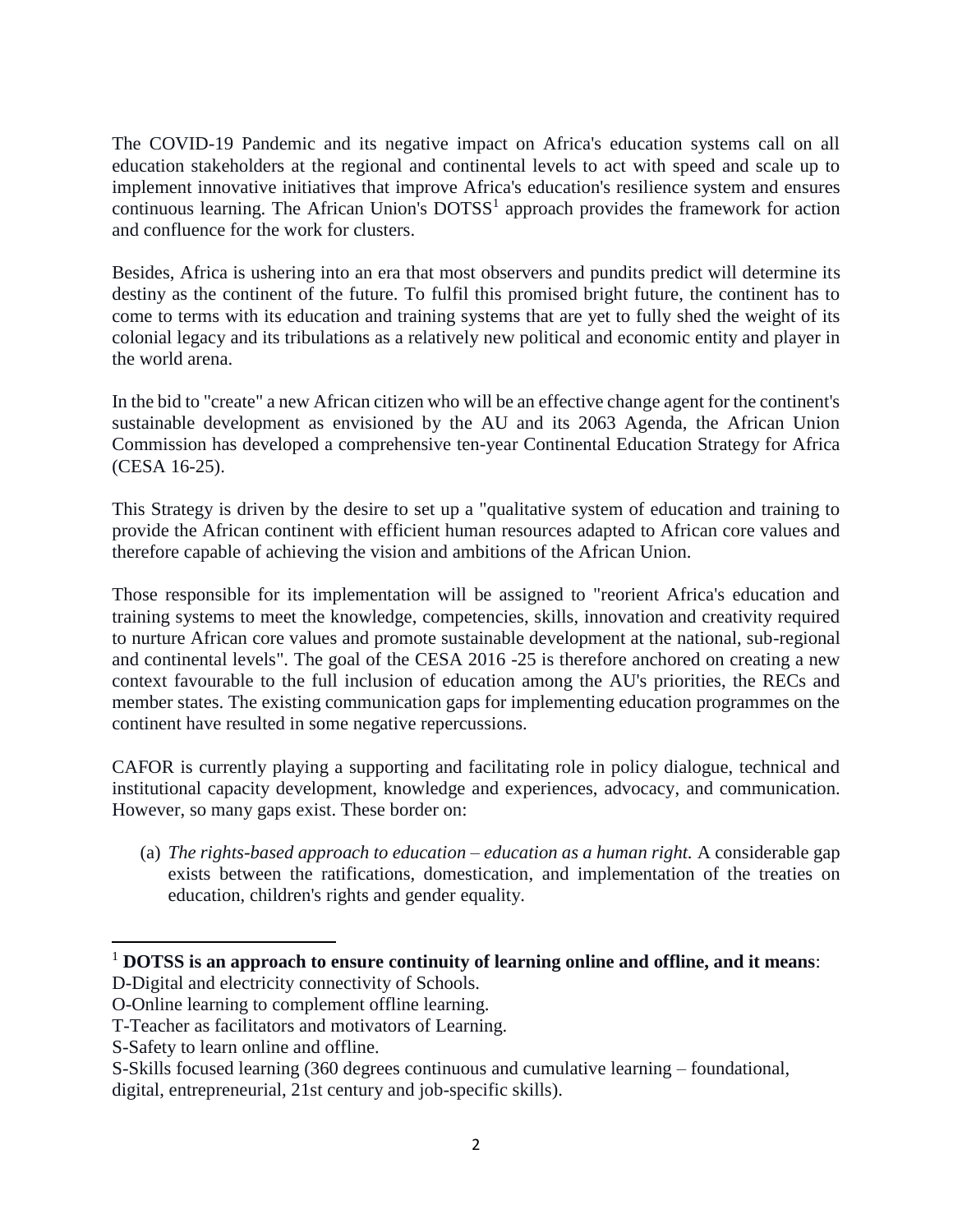- (b) *International, regional, sub-regional and national targets.* Insufficient commitment on the part of governments to fully implement policies and plans in pursuit of international targets, e.g., SDGs, Agenda 2063 and CESA 16-25, CRC,
- (c) *Civic engagement.* Lack of ownership of various stakeholders of social mobilization programmes for the promotion of education and development.

## **3. Call to Action**

CAFOR will work with its members at the country level to enhance information exchange and experience as well as reinforce cooperation to collectively strengthen implementation of the Continental Education Strategy for Africa through the following activities:

- Publishing and distributing CESA 16 25 to all the stakeholders likely to implement the continental Strategy and the public at large.
- Regularly communicating on the activities and the progress of CESA 16 25 to all the stakeholders and the public to ensure i) ownership of the Strategy by the countries and the RECs; and ii) political support at all levels (national, regional, continental, and international).
- Establishing appropriate communication channels between the players/stakeholders involved in the implementation of the Strategy.

## **(a) Sharing of strategies and knowledge, including with other regions**

- Putting practical knowledge, strategies, and experiences online on a Web site dedicated to the CESA 16 -25.
- Using social media Facebook, Twitter etc. that would involve the public in sharing awareness on CESA 16 – 25 implementation.
- Organizing ministerial meetings on the themes covered by the areas of focus.
- Organizing study tours.
- Arranging for presentations by the African ministers in significant conferences where they are participating.
- Sharing knowledge, strategies, and experiences in the UNESCO in education sciences.
- Sharing GPE, CAFOR, ANCEFA and UNESCO publications on successful experiences.
- Creating links between the AU, GPE, UNESCO, ANCEFA, and CAFOR's Web site.
- Carrying out policy dialogue activities through the institutional arrangements that already exist at CAFOR (Executive Board meetings, Country-level meetings etc.) and UNESCO (the General Conference).

## (b) **Methodology and some suggestions for content**

There will be two phases in this task to fully develop and implement the communication strategy: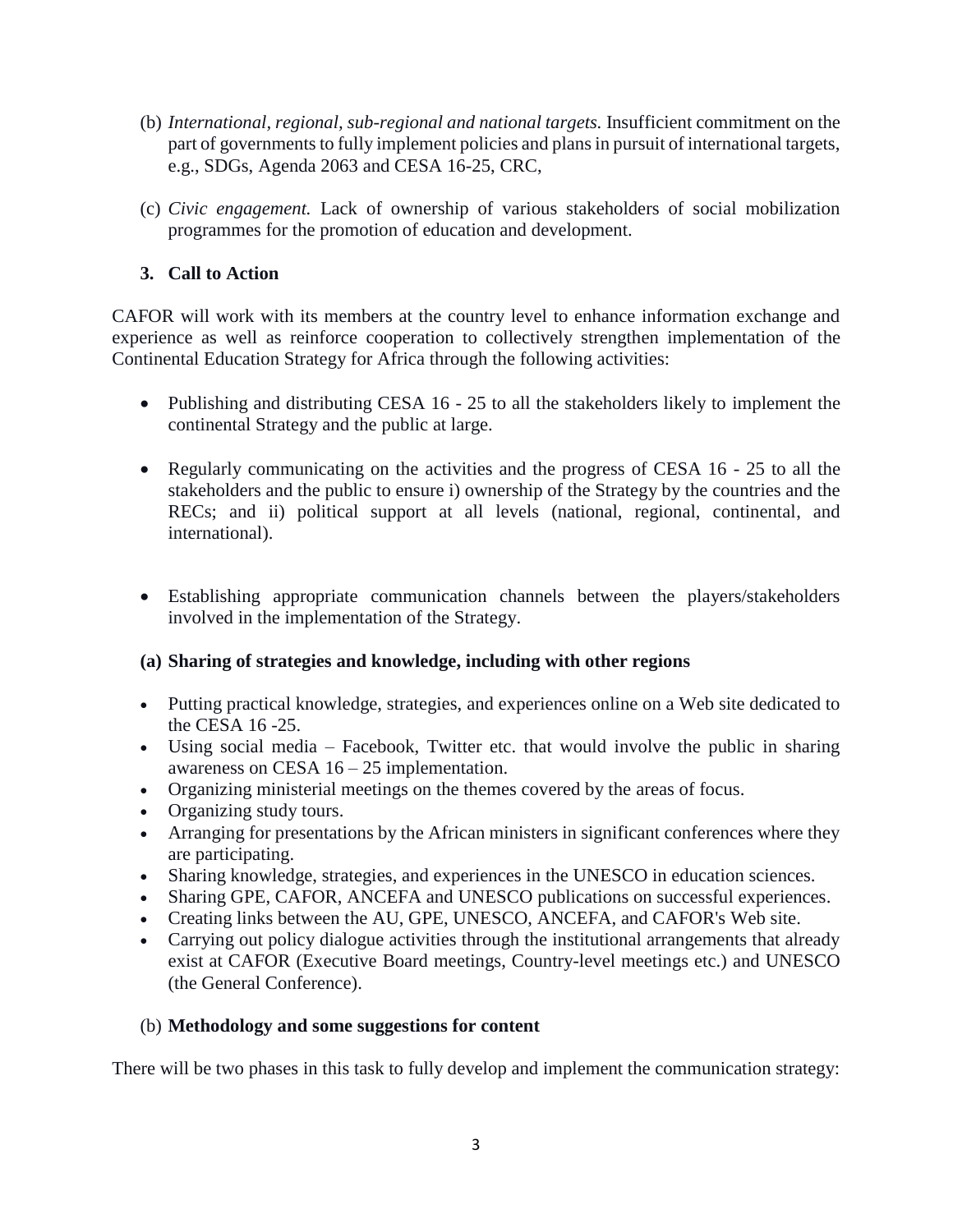- Phase 1 will comprise of a thorough review of all the activities and actions that need to be taken to start implementing the communications strategy.
- Phase 2 will be organizing an all-encompassing workshop that would include representatives from the media and the education sector to outline the Strategy's essential elements and its modalities for implementation. This activity will specifically involve member states of the African Union, Regional Economic Communities, and bilateral and multilateral agencies working on Education in Africa.

### (c) **Partnerships and Participation**

- CAFOR will emphasize South-South cooperation for the implementation of the Strategy.
- The AU will ensure political leadership in the orientation and agenda-setting of CESA 16 - 25, emphasizing communicating the Continental Strategy's principles well to its member states and international levels.
- The AU will also ensure the choice of priorities in investment and action, the formulation and adoption of the implementation of programs and projects, the mobilization and the distribution of resources, and the monitoring and validation of results.
- CAFOR will play a supporting and facilitation role in analytical work, mobilization and provision of experts, technical and institutional capacity building, exchange of experiences, and knowledge sharing among countries and professionals, advocacy, dissemination, and communication.
- CAFOR will support implementing a communication strategy for CESA 16 25 through its members and its networks of more than 1,500 journalists on the continent and through communication units in ministries of education in Africa, and universities, individual experts and ensuring visibility and enhanced public support.
- CAFOR will also endeavour to publicize the various CESA Clusters' work to attract membership expansion to include other relevant organizations and agencies for promoting maximum use of available expertise and resources on the continent.
- CAFOR will also closely accompany the AU as it plays a critical role in ensuring that the Clusters' work is publicized among member states for greater visibility. To this end, the AU will submit clusters reports to the Specialized Technical Committee of Education Science and Technology (STC-EST) and the Committee of Ten Heads of State and Government Championing Education, Science, and Technology (C10) each year.

#### (d) **Funding**

CAFOR is seeking sponsorship from partners and multilateral and bilateral agencies, and the private sector to support the management, implementation and monitoring and evaluation of this project in the following ways:

| S. No. | <b>SUMMARY BUDGET</b>                     | Per Annum | Period<br>(Yrs) | <b>Personnel</b><br><b>Deployed</b> | <b>Total (USD)</b> |
|--------|-------------------------------------------|-----------|-----------------|-------------------------------------|--------------------|
|        | <b>STAFF COSTS</b>                        |           |                 |                                     |                    |
|        | Internal Staff Costs- Full Time Staff (2) |           |                 |                                     |                    |
|        | % of total salary costs)                  | 68636.63  |                 |                                     | 343183.15          |
|        | Field Based Experts Costs - Project       |           |                 |                                     |                    |
|        | Period & Work                             | 30000.00  |                 |                                     | 750000             |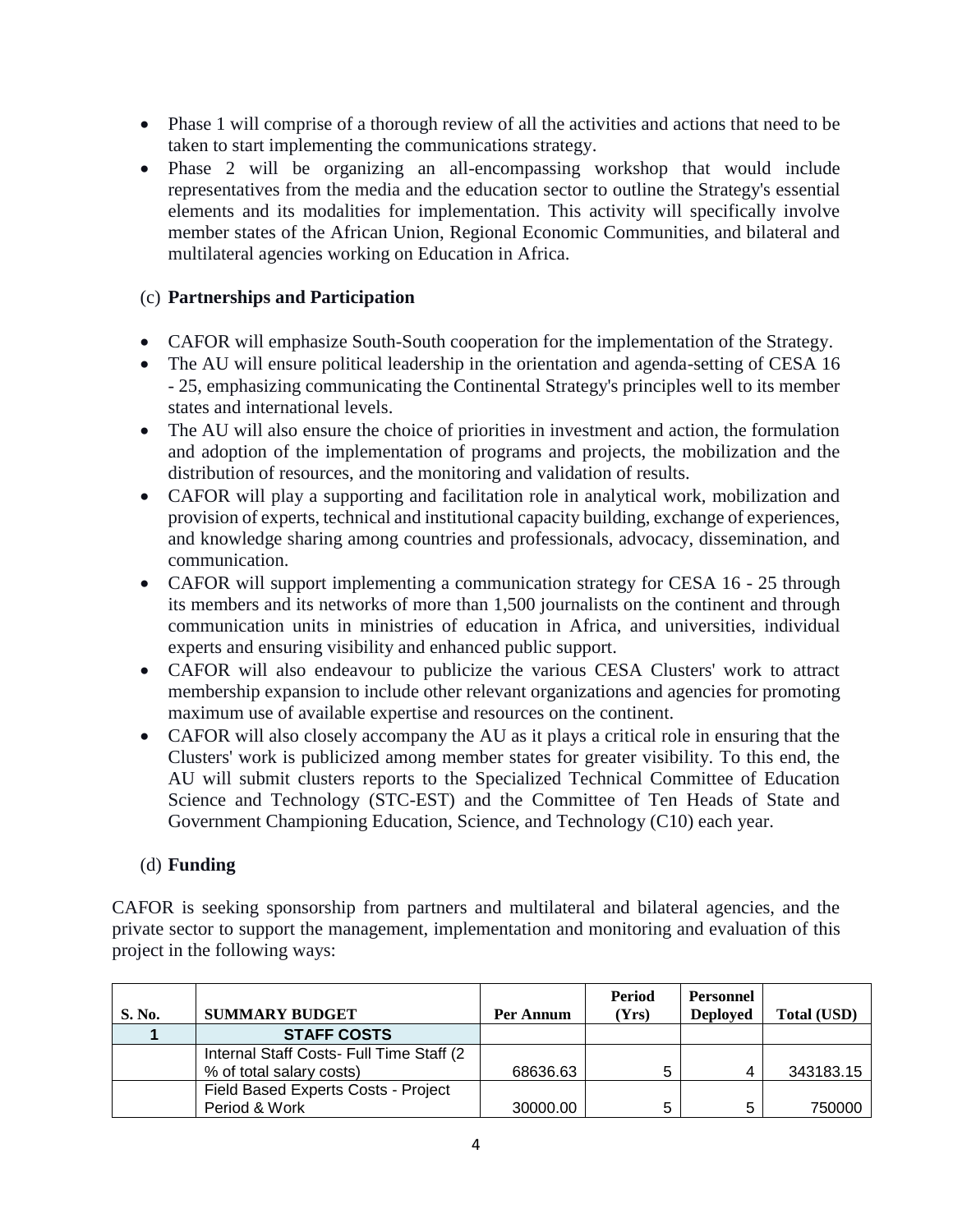|                | Deploying 2 local field staff per                   |       |   |    |             |
|----------------|-----------------------------------------------------|-------|---|----|-------------|
|                | country                                             | 500   | 5 | 10 | 25000       |
|                | <b>PROJECT IMPLEMENTATION</b>                       |       |   |    |             |
| $\overline{2}$ | <b>COSTS</b>                                        |       |   |    |             |
|                | Developing communication strategy                   |       |   |    |             |
|                | (One time cost)<br>Establishing media communication | 15000 |   |    | 15000       |
|                | tool                                                | 17000 | 5 | 5  | 425000      |
|                | Publishing and Distribution                         | 15000 | 5 | 5  | 375000      |
|                | Developing a tool to review progress                |       |   |    |             |
|                | (one time activity)                                 | 12000 |   |    | 12000       |
|                | Sharing of information and best                     |       |   |    |             |
|                | practices                                           |       |   |    |             |
| 3              | <b>Other Costs</b>                                  |       |   |    |             |
|                | <b>Communication Costs- Monthly Mobile</b>          |       |   |    |             |
|                | Top-Ups, Printouts, Stationery,                     |       |   |    |             |
|                | Shipping, Postage, etc (per annum per               |       |   |    |             |
|                | person)                                             | 3000  | 5 | 9  | 135000      |
|                | Monitoring , Evaluation Costs & IT                  |       |   |    |             |
|                | Costs in 5 countries                                | 4000  | 5 | 5  | 100000      |
|                | <b>Associated Costs (Supplies,</b>                  |       |   |    |             |
|                | Equipment Costs, etc)                               | 50000 | 5 | 5  | 1250000     |
|                | <b>Operational Costs - Office Set-up</b>            |       |   |    |             |
|                | Costs, Office Equipment, Etc                        | 40000 | 5 | 5  | 1000000     |
| 4              | <b>TRAVEL&amp; TRANSPORTATION</b><br><b>COSTS</b>   |       |   |    |             |
|                | <b>Travel Insurance</b>                             | 1350  | 5 | 9  | 60750       |
|                | Per Diems per day for internal staff                | 260   | 5 | 9  | 11700       |
|                | Per Diems per day for international                 |       |   |    |             |
|                | staff                                               | 200   | 5 | 5  | 5000        |
|                | Local Travel Costs per month                        | 1000  | 5 | 9  | 45000       |
|                | <b>International Travel Costs</b>                   | 600   | 5 | 9  | 27000       |
| 5              | <b>TOTAL AMOUNT</b>                                 |       |   |    | 4579633.15  |
| 6              | <b>MISCELLANEOUS EXPENDITURE</b>                    |       |   |    | 686944.9725 |
|                | Calculated at 15% of TOTAL Amount                   |       |   |    |             |
|                |                                                     |       |   |    |             |
| $\overline{7}$ | <b>GRAND TOTAL</b>                                  |       |   |    | 5,266,578   |

Sponsors may expect recognition in a few ways:

- Sponsors may be included in a roll of honour, hosted on the cafor website [www.cafor.org,](http://www.cafor.org/) with recognition by the African Union.
- Sponsors will be recognized in presentations at conferences and meetings as having supported education in Africa.
- Should a sponsor wish to remain anonymous, this will be respected by CAFOR.

#### 4. **Conclusion**

This work will set the contexts for transforming Africa's education systems based on what CESA 16-25 has drawn from the lessons learned from over three decades of educational development